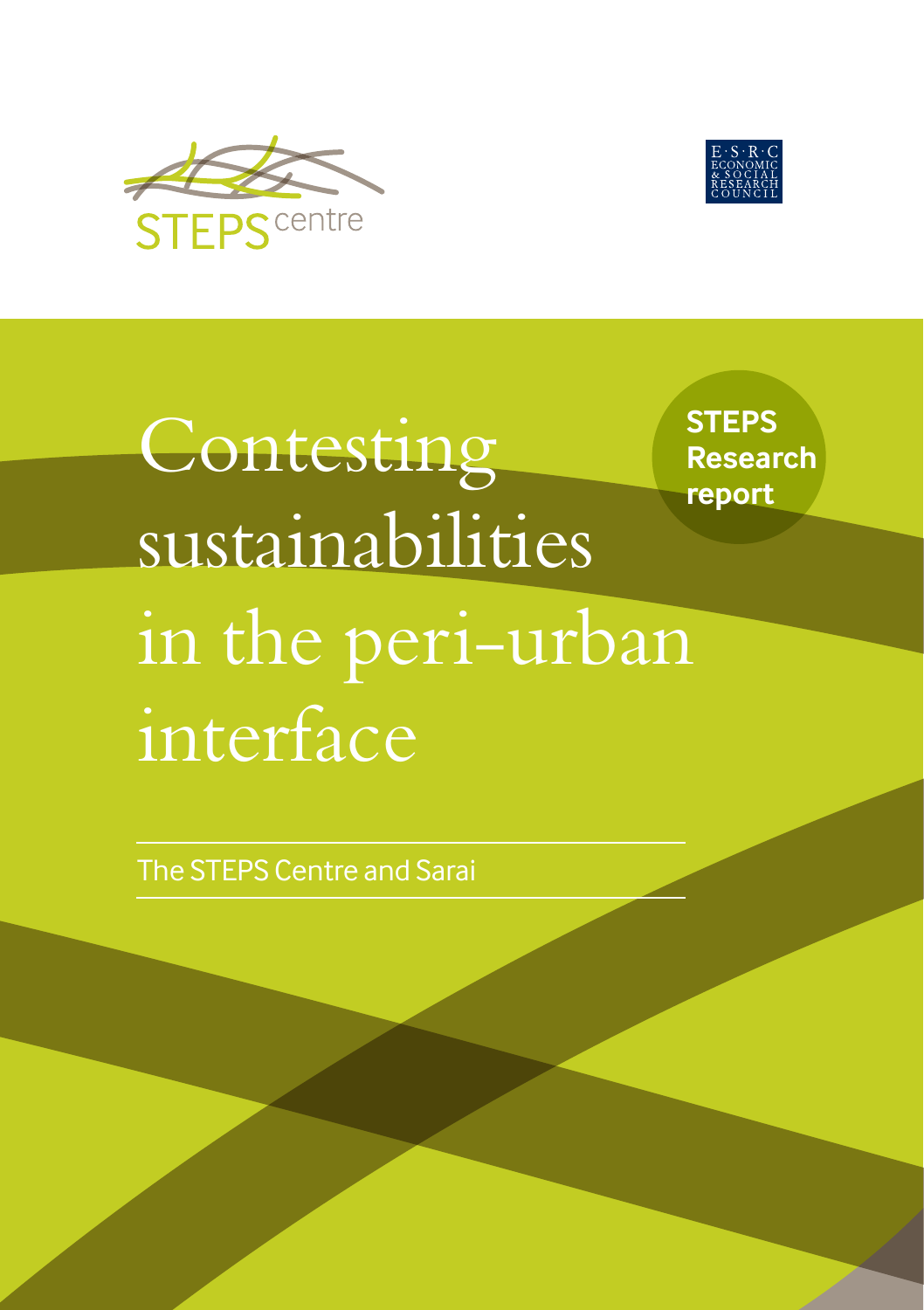

Coping Mechanism of Accessing Water

#### **Credits**

This research has been funded by the ESRC STEPS Centre at the University of Sussex (see www.steps-centre.org). The fieldwork on which this briefing is based was carried out by a large number of scholars based at Sarai programme, Centre for Studies in Developing Societies (CSDS) and the STEPS Centre, University of Sussex. The team members of Sarai included Awadhendra Sharan, Alankar, Bhagwati Prasad and Lokesh Sharma while

those from STEPS Centre are Lyla Mehta, Fiona Marshall, Pritpal Randhawa, Linda Waldman and Hayley MacGregor. This briefing draws on collective research from the project and incorporates material from project reports produced by various team members. It has been compiled by Pritpal Randhawa with inputs from Fiona Marshall and Lyla Mehta. Photographs by Bhagwati Prasad.

# Introduction

This research report is intended to inform and encourage debate on the management of resources in the peri-urban fringe. In particular it demonstrates how the dominant, mainstream, strategies for water supply and management are failing in terms of social justice and environmental integrity, and the particular opportunities and challenges associated with the peri-urban situation. It then explores a range of alternative perspectives on priorities for peri-urban water management, and opportunities for opening up more socially just decision making processes in this regard. The information presented here is based on research carried out by the STEPS Centre and Sarai, New Delhi, between 2008 and 2010. It has involved many stakeholders in Delhi and periurban Ghaziabad.

This research recognized that despite an increased awareness of peri-urban issues and a growing research presence, there is still little insight into the management approaches that will tackle poverty alleviation and social justice alongside environmental integrity, and draw synergy from urban and rural relationships. The peri-urban project aimed to bring together the social, technical and environmental dimensions of peri-urban areas and chart how these interlock, reinforce - or contradict each other and change over time. The project has also aimed to track diverse pathways (ways in which interacting social, technological and environmental systems co-evolve over time) and assess which pathways can address the needs and interests of marginalized and disenfranchised groups in ways that enhance sustainability. In sum, our research has sought to unpack the politics of sustainability in peri-urban areas, and unravel alternative visions of sustainability that are often hidden due to issues of power and politics.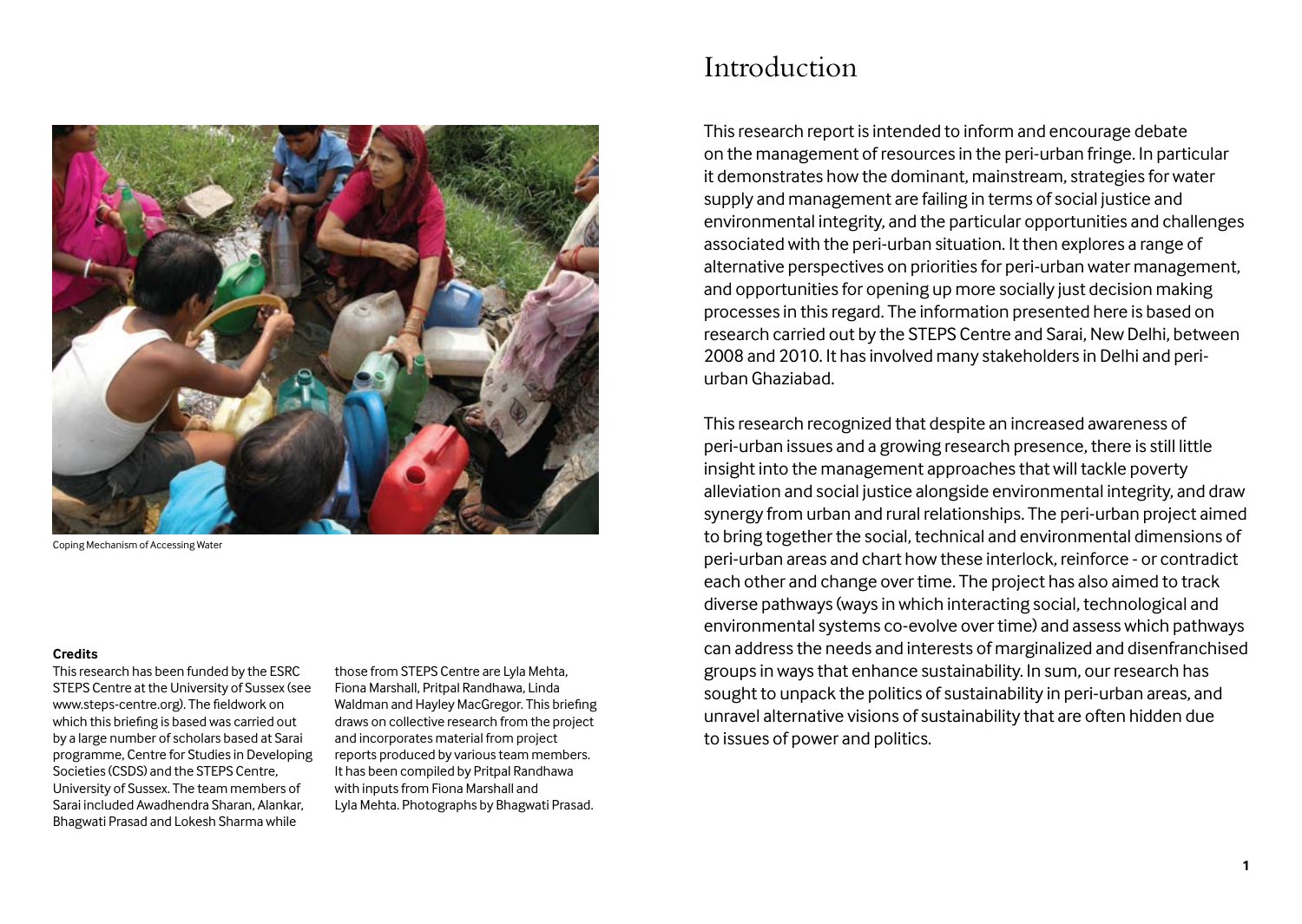#### **How has sustainability been understood and sought?**

The future is increasingly urban, with a predicted 60 percent of the global population being urbanized by 2030 (UNFP, 2007). Alongside this rapid expansion comes the emergence of the peri-urban interface: the increasing intensification and co-existence of urban/rural linkages, marked by dynamic flows of commodities, capital, natural resources, people and pollution. Conflicts over land, water and tenure emerge: polluting industries, waste disposal, mining, construction and large-scale cash crops all jockey for position with small-scale agriculture and common lands. All these changes raise significant challenges with respect to basic service provision, the management of ecosystem services as well as environment and social justice. The impact of these changes is especially serious for the most marginalised residents, who remain largely excluded from service provision and bear more of the costs of the shrinking commons, of poor waste management and of environmental pollution. This rapidlychanging environment has significant impacts on the health and livelihoods of an increasing number of disenfranchised, poor and marginalised citizens who often lack access to basic health, water and sanitation services.

The term sustainability is used in many different ways. When sustainability is viewed in terms of increased environmental integrity and social justice, it is an appropriate goal in relation to the peri-urban. It is well recognised that environmental degradation, natural resource conflicts, health concerns and social injustice are particularly acute in peri-urban situations, but the implications of not addressing them are far-reaching, with implications across both time and space. There are many feedback loops between the urban core and the peri-urban. One example

is the re-siting of polluting industries from the urban core into more peripheral areas. The toxic pollutants appear to impact mainly on peri-urban localities and the poor who live in their vicinity, but these pollutants have impacts across time and space and will increasingly affect the urban population - for example, in the form of contaminated food which affects all sectors of society.

Failure to address these apparently peripheral issues, therefore, not only misses out on various opportunities from rural-urban synergies (for example, in waste management or providing affordable and nutritious fresh produce); it also undermines the ability to improve environmental integrity and social equity, and alleviate poverty, in growing cities.

Sustainability has dimensions of both environmental and social justice. However, whilst there is much current debate in Delhi which focuses on the need for either pro-poor or pro-environmental actions, these two strands of debate are arguably becoming increasingly divergent. This is played out in myriad ways on the ground. For example, an environmental argument may be made for displacing poor people (beautification of the city); or a rights-based lobby may mobilise people through a social justice agenda to have legal access to groundwater, in an area where the water level is recognised to be critically low. This report demonstrates that it is essential to bring these strands of concern together as part of an overarching development agenda. Thus, in order to design alternative, more sustainable, pathways for peri-urban management, it is necessary to recognize and address the inevitable conflicts that arise, for example between access and environmental sustainability; justice and legality; and efficiency of use and equality. The STEPS research examined these, and other, priority issues from the perspective of a range of different stakeholders in exploring

alternative potential management strategies. Our research also looked at opportunities for building bridges between these alternatives, and current dominant perspectives.

#### **Water as an entry point**

The STEPS peri-urban project has addressed the above challenges through a focus on water. This choice is not accidental. Until now, much of the peri-urban literature has been concerned with land-related transitions. This is indeed important, as some of the major changes underway are driven by land-related developments. However, this singular focus also limits what questions may be asked about sustainability in the peri-urban as an entire zone. The focus on water thus provides another entry point to ask questions about policy, science and engineering, in regard to supply and quality; how to adapt economic practices that rely on water as a major resource, most notably agriculture; and about the relationship between waste (water) and health, and the consequences that people feel that this has for their long-term reproduction and growth. Focusing on water also enables us to look at governance processes up close, especially through the many informal (and often illegal) practices through which people meet their demands for water as a basic survival resource. Water is also subject to multiple uses, the outcome of these competing demands having a significant bearing on the future prospects of a peri-urban zone.

#### **Peri-urban challenges in Ghaziabad**

The STEPS project focused on the Trans-Hindon region of Ghaziabad, located in the state of Uttar Pradesh on the eastern border of Delhi. Ghaziabad was carved out of Meerut district in 1976. The River Hindon, which flows from the north of Ghaziabad, divides the city into Trans-Hindon (west) and Cis-Hindon (east) regions. Currently, the population of Ghaziabad is slightly less than a million

(Ghaziabad Development Authority, 2006, page 7). In the early 1960s there was a proposal in the first master plan of Delhi to develop Ghaziabad as a satellite town, but the industrial development that took place in Ghaziabad between 1960 and 1980 has transformed it into an industrial town (ibid, pages 4-5).

In accordance with transformations in Delhi, since the late 1990s Ghaziabad has also seen significant changes to its physical, social and cultural landscape. After the Supreme Court ordered the closure of polluting industries in Delhi in 1996 and 2000 respectively, numerous polluting industries were moved out of Delhi to Ghaziabad. In conjunction with the growth of industries, there was also a considerable rise in the construction of middle class flats in Ghaziabad. Numerous middle class colonies were developed close to the Delhi border in the Trans-Hindon region (including Koushami, Vaishali, Vasundhara, Indrapuram, Shalimar Garden, Lajpat Nagar, and Rajender Nagar). Most of the flats in these colonies are inhabited by the middle class population working in Delhi who could not afford to purchase flats in Delhi itself (ibid, page 41). Alongside the growth of industries and middle class colonies in the region, there was also an expansion of formal and informal colonies inhabited by poor people in the Trans-Hindon region. This expansion was mainly due to the significant migration that took place during this period of people attracted by the growth in job opportunities.

The growth of industries and middle class colonies in the Trans-Hindon region, as well as the rapid influx of poor labourers from different parts of India, have led to significant pressures on infrastructural provision, with inadequate responses from state authorities. We focused specifically on water supply and waste-water management in our analysis. The existing water supply in Ghaziabad, which was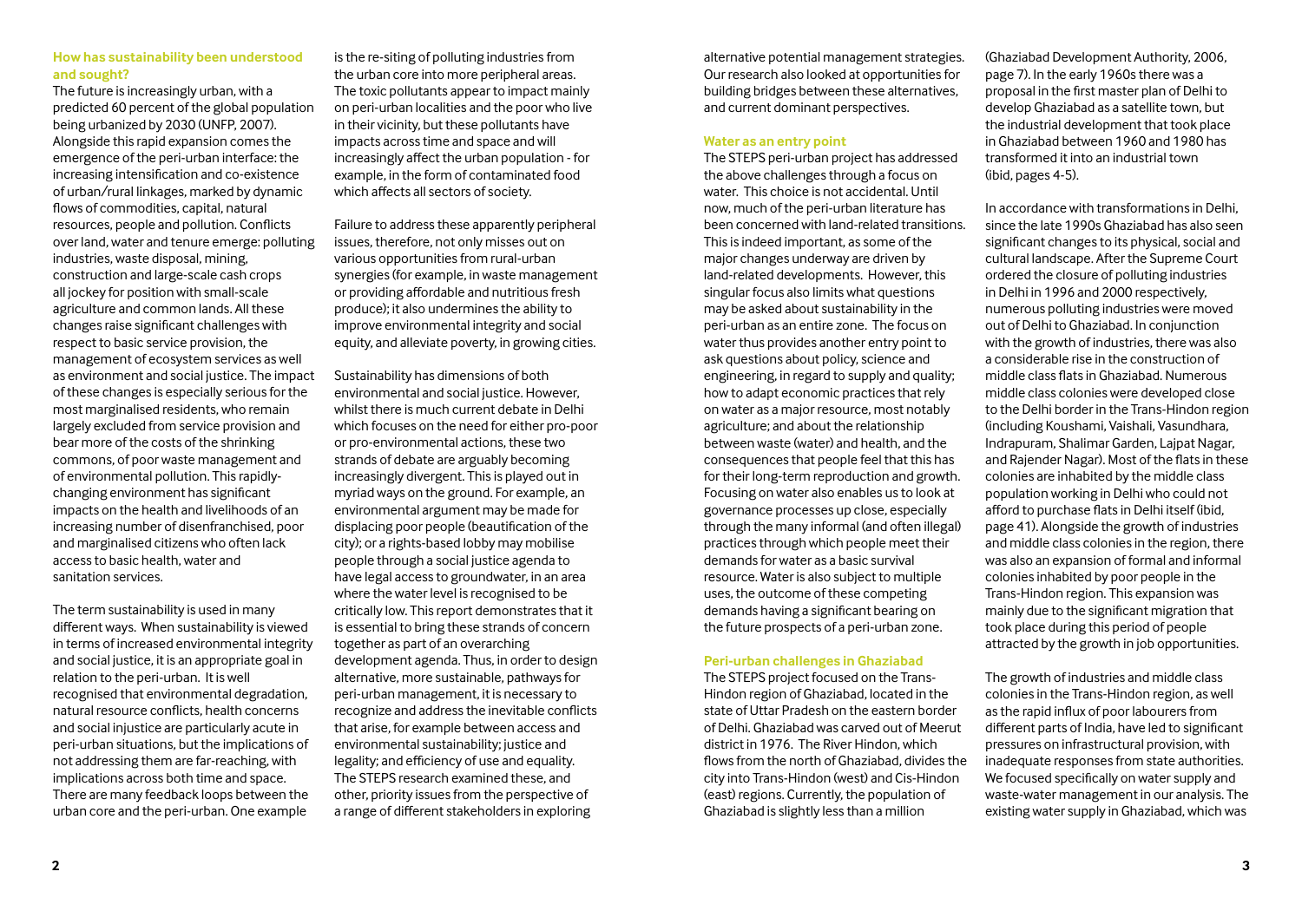dependent on groundwater extracted by tubewells, was supplemented by surface water brought into Ghaziabad at Pratap Vihar water treatment plant (WTP) through the Ganga Canal. The water treatment plant is being maintained by a private company, Enviro Engineering, through a contract with the government. For domestic wastewater, in addition to the sewerage treatment plant (STP) at Dudahera (Cis-Hindon), there another STP was built in Indirapuram (Trans-Hindon) with the capacity to treat 56 mld (million litres per day) of wastewater. It has to be noted that even though Ghaziabad is an industrial town and in the recent past there has been a rapid growth of industries in the region, currently there are no common effluent treatment plants (CETP) in the district (although there is a proposal under the Yamuna Action Plan (YAP) III of building 3 CETPs).

Fieldwork was conducted in the informal colonies, villages, middle class colonies and industrial areas including Vasundhara, Rajendra Nagar, Lajpat Nagar, Shalimar Garden, Karhera village, Karkar Model Village, Arthala village and its different localities (Sanjay Colony, Ambedkar Bastee, Chitrakoot Bastee, Balaji Vihar), Rajiv Colony, Anand and Loni industrial areas. The team interviewed and communicated with approximately 125 residents, ranging from farmers, migrant workers, school children and activists, to private water plant owners, property dealers and industrialists in different areas of the Trans-Hindon region in Ghaziabad. Additionally they interviewed 25 government officials, ranging from maintenance staff to the chief engineers and planners from several government departments in Ghaziabad and Delhi; the team also consulted a wide range of secondary data sources, including government and planning reports.

## **Policy process and planning**

Peri-urbanism is often considered to be a 'temporary' phenomenon by planners and officials and the word 'peri-urban' is not part of many officials' vocabulary. Hence, peri-urban residents' interests are rarely prioritised. Owing to a range of conceptual and administrative ambiguities, they fall between the cracks of jurisdictional divides (e.g. urban vs rural and centre vs state).

The policy and planning related to water and wastewater in Ghaziabad is an outcome of the complex interaction between several government agencies and actors at different scales within and beyond the water sector. For instance, at the national scale, the central government ministries and their subsidiary organizations prepare the water and waste water related policies, which are relayed to the relevant state government ministry/ department, which then translates them into schemes and programmes for implementation. The actual design and implementation of a scheme is largely carried out by the regional/city level government agencies. Evidence from Ghaziabad suggests that, despite a straightforward technocratic model of planned interventions to ensure safe and secure water supply, there is minimal or negligible interaction between these agencies.

## **Box 1: Plethora of agencies but minimal interaction**

At the national scale,

- The Ministry of Water Resources (MOWR) is responsible for laying down policy guidelines and programmes for the development and regulation of India's water resources.
- The Ministry of Urban Development (MOUD) is responsible for formulating policies, supporting programmes, monitoring programmes and coordinating various Central Ministries, State Governments and other nodal authorities related to urban development issues across the country.
- The Ministry of Housing and Urban Poverty Alleviation (MOHUPA) formulates policies, funds and supports programmes, coordinates the activities of various Central Ministries, State Governments and other nodal authorities and monitors the programmes concerning all the issues of urban employment, poverty and housing in the country.
- The Ministry of Environment and Forest (MOEF) is responsible for planning, promoting, co-ordinating and overseeing the implementation of India's environmental and forestry policies and programmes.
- The Central Ground Water Board (CGWB) works under MOWR and monitors India's ground water resources.

**4 5** the Ghaziabad Master Plan (Ghaziabad The evidence from Ghaziabad also indicates that policies, schemes and programmes related to water and wastewater are primarily guided by the politics of the ruling party in the centre and at state level, and the individual perceptions of the officials who implement them. The translation of policies into schemes and programmes is a top-down process. Interviews with the officials at different levels and departments that manage water supply and waste water suggest that the modus operandi of most of the officials is based on calculations and projections of

- The Bureau of Indian Standards (BIS) sets national standards of water quality.
- The Central Pollution Control Board (CPCB) works under MOEF and deals with the issue of water and air pollution at national level.
- The National Planning Regional Board (NCRPB) was formed by the MOUD. It develops the regional plan for the national capital region.

In Ghaziabad,

- The Ghaziabad Development Authority (GDA) develops the master plan of Ghaziabad and acquires land for housing and other development.
- The Ghaziabad Nagar Nigam (GNN) is mainly responsible for providing public utilities such as water supply, sanitation and health services, whilst the regional office of Uttar Pradesh Jal Nigam (UPJN) executes various state-level schemes and programmes for the arrangement of water for domestic and industrial purposes in Ghaziabad.
- The Department of Irrigation (DOI) is mainly responsible for providing water for irrigation.
- The regional office of the Uttar Pradesh Pollution Control Board (UPPCB) deals with the water and air pollution-related issues.
- The Department of Medical Health and Family Welfare (DOMHFW) is responsible for public health issues, and occasionally carries out testing of drinking water.

Development Authority, 2006). Largely, problems related to water supply and waste water are deemed to be solvable through technical solutions. Our research and that of others highlights that this narrow focus on technical solutions produces an incompetent water management system, because it overlooks how technical solutions interact with conflicts and contradictions on the ground concerning access, provision, power and politics.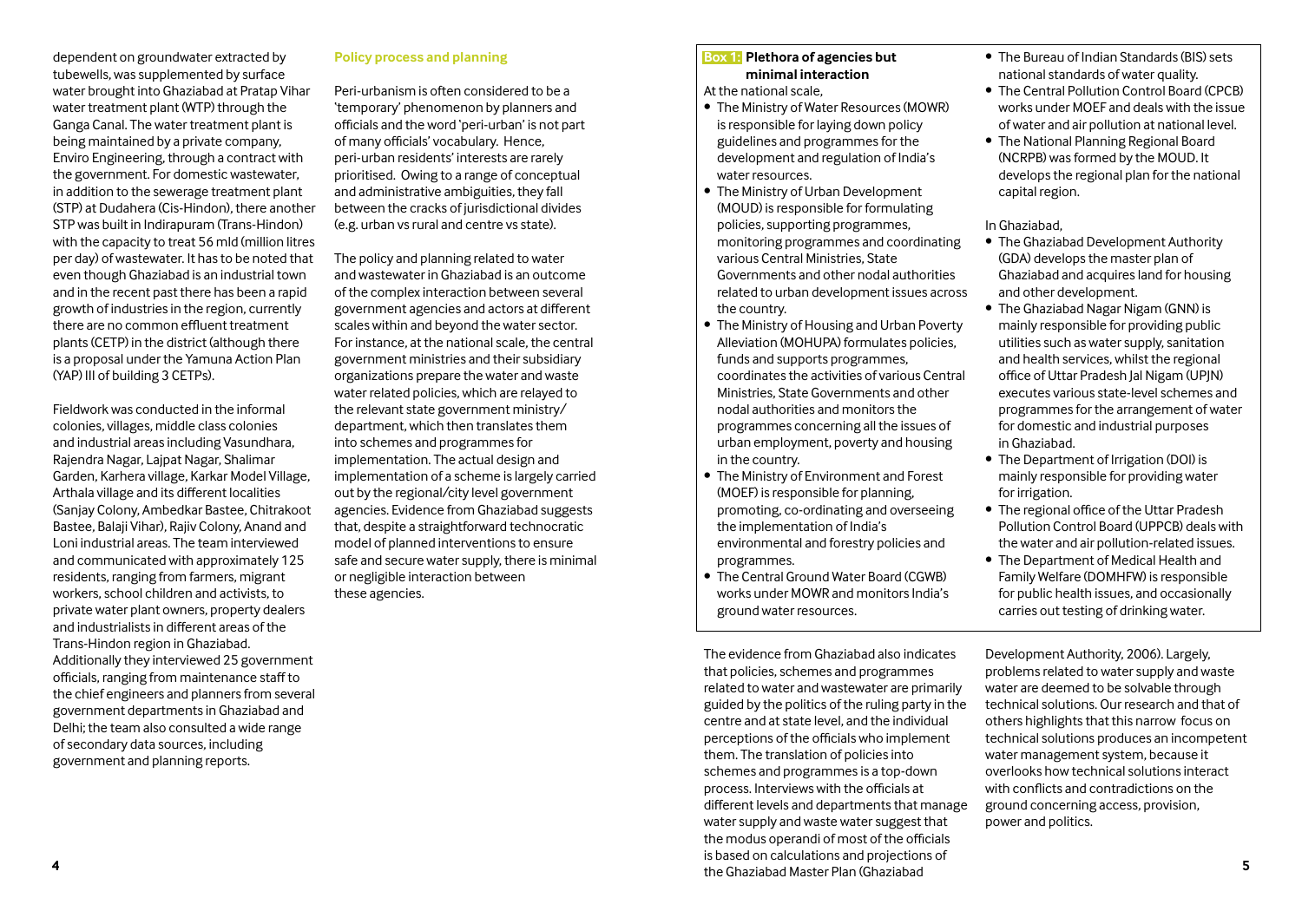The field work in Ghaziabad also illustrated that there is a high degree of contradiction in the process of translating policy into action. Some officials with responsibility for **Box 3: Contradictions within the system** be regularised and also provided public utility services". The Chief Engineer of the Ghaziabad Our fieldwork has revealed that that there has been a conscious elite bias in the

**Box 2: The inadequacies of technical solutions**

The Ghaziabad Master Plan (GMP) of 2021 states that 160 mld groundwater and 70 mld surface water is available in Ghaziabad. By the year 2021, the total demand of water is predicted to increase to 510 mld per day. This demand will be met by increasing the number of tubewells to extract 298 mld of groundwater and by enhancing the

capacity of water treatment plants to clean 212 mld of surface water. The GMP 2021 discusses the issue of increasing availability of water, but it does not discuss how this increased availability would be distributed between the different types of formal and informal settlement, and social groups. There are also no plans to improve services around sewerage provision in the informal colonies.

"We don't do any planning for slums and unauthorised colonies… they are the

The Town Engineer (water) of GNN says that "GNN does not have mandate to regularise colony. GNN is merely a service provider organisation. It is the GDA who develops colonies and hand it over to us".

responsibility of GNN".

implementing the policy are either unaware of, or may intentionally ignore, elements of the policy which are in favour of informal colonies or the poor (see Box 3).

According to the Ghaziabad Master Plan

(GMP) 2021, "there are about 33 percent of informal colonies in Ghaziabad, which would

Development Authority (GDA), the agency which prepares Ghaziabad Master Plan states:

implementation of the GMP. For instance, when surface water availability was increased in 2002-03, creating the capacity to supply 120 mld water, more than half of the treated water from this plant was supplied to the largely elite and middle class housing colonies of the Ghaziabad Development Authority and the Awas-Vikas Yojana (Housing Development Plan). The rest is supplied to Noida, an adjoining town in UP which leaves poor residents in the villages and informal colonies completely ignored and bypassed. Interviews with the residents of one of the middle class colonies (Vasundhara) suggest that the independent houses have individual supplies of water through GDA's Ganga water

provisioning. Residents enjoy up to 5-6 hours of running water. Additionally all the households have a motor installed on the main water pipeline provided into their housing premises by the GDA. The use of the motor is deemed 'essential' in order to fill up domestic storage tanks as well as overhead and underground reservoirs. The resident welfare associations (RWAs) remain in regular contact with the State officials of the GNN regarding any complaints about water supply provisioning. Even though poor and informal neighbourhoods exist alongside the elite and middle class colonies in the region, and despite the fact that they face serious scarcity of drinking water, no provision has been made to improve their situation under this scheme.

Coping Mechanism of Accessing Water

#### **Peri-urban realities/strategies**

The water situation in the villages and informal settlements in the Trans-Hindon region is very different to that of the middle class colonies. In the villages and informal settlements, water is accessed through a mix of formal supply and informal coping mechanisms: these include tapping water from the formal piped supply going to the formal localities; extracting groundwater through submersible pumps; and borrowing drinking water from the middle class colonies. It is largely women and children who go out to collect water from these different sources. Women are the ones who manage the small amount of water that is available and they endure the drudgery of everyday tasks related to water use; women also often bear the brunt of the poor water quality. By comparison, women living in middle class colonies have an easy situation. Their water-related tasks involve managing the motors to get the water storage tanks filled, washing clothes using washing machines, and cleaning the dishes either by themselves or with the help of housemaids, servants etc.

The state of sanitation in the villages and informal colonies is largely dismal with open defecation which often robs women of their dignity and has significant health impacts.

The evidence from the field also illustrates that people in the poor colonies have to pay different types of costs for accessing water. For the people at the very bottom, for example residents of Rajiv Colony and a few localities of Arthala and Karhera villages, the costs involved are time and opportunity and most importantly the health cost associated with bad water, which is either drawn from hand pumps tapped from formal sources.

At its most extreme, for the poorest people living in Ambedkar Bastee, the cost of obtaining water is sometimes even life itself. This is down to the particular geography (or, to be precise, social geo-spatiality) of the Ambedkar Bastee. For the community here, being crushed under the wheels of a train was not unusual: they had to cross the railway line every day to borrow water from the adjoining middle class colony. Now, happily, local people have been able to persuade local political leaders to provide a submersible pump for the community. But, given that most of the poor neighbourhoods in the periphery or in the city are located in highly degraded or dangerous localities, such accidents are not likely to be confined to Ambedkar Bastee. In a situation marked by the gradual filling up of various water bodies, and the increasing centralisation of water management, residents of increasingly urbanized villages are nostalgic for the days of multiple water sources and local water management.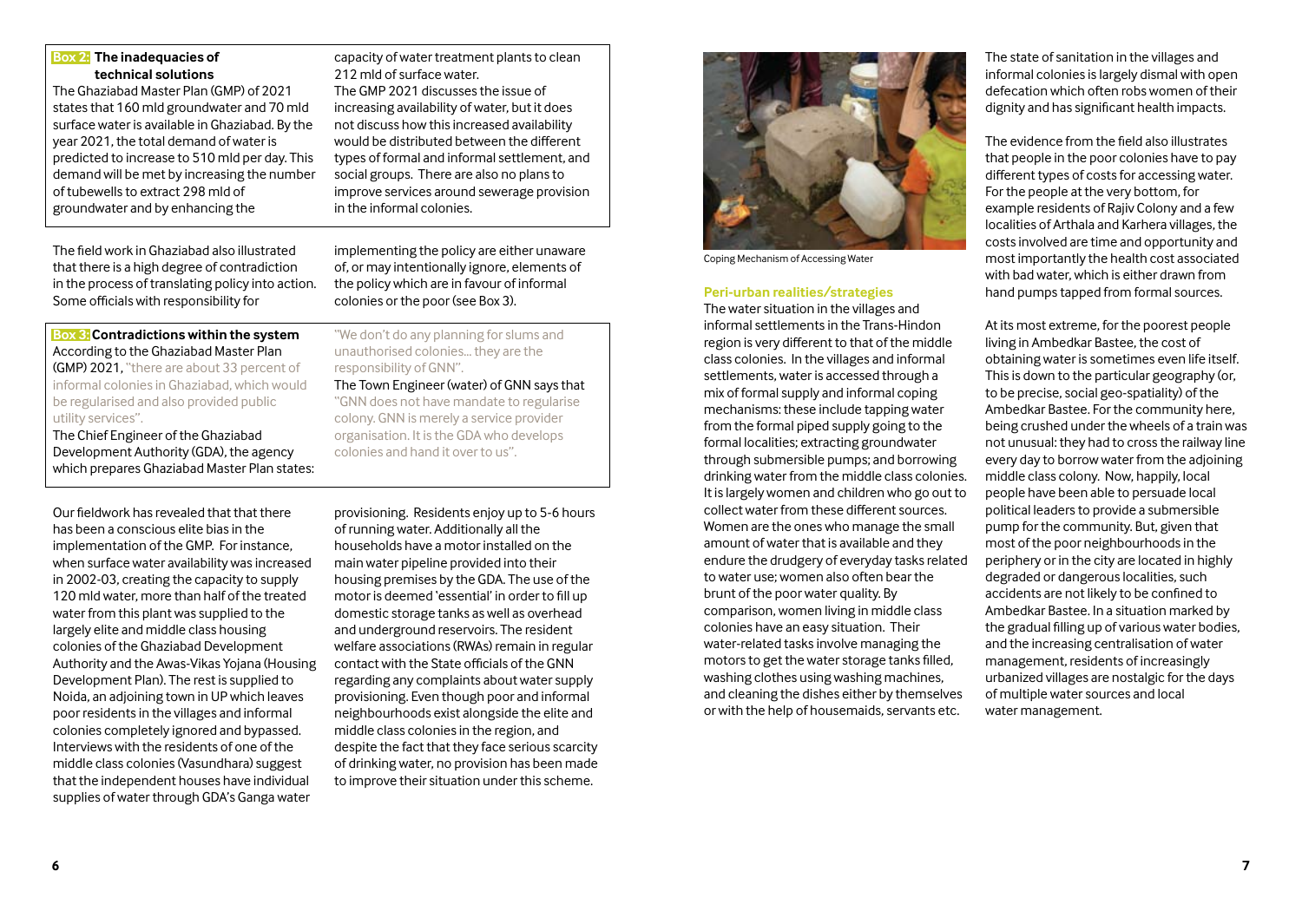## **Box 4: Traditional water storage system – Johads**

Until 1990 Karhera village was dependent on surface water sources from the river Hindon for agricultural purposes: johads, situated in the cultivable fields for storing rainwater, and wells inside the village for household usages. Until the 1980s the water of Hindon was clean, but it started deteriorating after the rapid industrialization in the region. Villagers say that there were three johads in the village. They were built and managed by the villagers but started disappearing in the mid-1990s, largely because of increasing pressures on

Water quality is another major issue. The regional office of Uttar Pradesh Pollution Control Board deals with water and air pollution-related issues. The Central Ground Water Board monitors the groundwater resources of the region. The Bureau of Indian Standards sets the national standards of drinking water quality. But there is very little coordination amongst these agencies. In official parlance, treated water is provided through chlorination. The Jal Board takes water to a certain distance, after which the Nagar Nigam or Ghaziabad Development Authority (GDA) take over. Similarly those in charge of water supply through Ganga water and other projects see their roles as ensuring good quality of water when it leaves their premises, after which it becomes the responsibility of those in charge of supplying it to the households.

Even for middle and upper middle class colonies, water quality is a major concern. It has been reported that all the new middle class colonies are being constructed with pre-installed Reverse Osmosis (RO) systems. Even though most of the middle class colonies such as Indrapuram, Vaishali, and Vasundhara receive treated Ganga water, they still use RO because of a lack of faith in the

land and encroachments by both old village residents and newer migrants. Until the 1990s, seven wells existed in the village. These were important wells which provided very 'good' quality potable water to the villagers. The wells, like johads, were considered common property, were wellmaintained and also had religious significance. Rituals (pujas) were performed on the wells during various ceremonies held as part of marriages, births, etc. All seven wells are currently not in use because of the deteriorating water quality in the region and the declining water table.

treatment of water by the government agencies.

Water quality is assessed by the residents of villages and informal settlements in terms of colour. We were told that drinking water often turns yellow overnight. Buckets and taps frequently began to leak and eventually lose shape on account of bad water. Childhood memories are recalled, of a time when it was possible to cook with this water which is now unusable. "hamare bachpan mein is paani mein dal pak jaati thi!" (In our childhood we used to be able to cook dal with this water) And as another resident put it to us: "This much we can see. God alone knows how much damage it does to us once it enters our bodies." In other instances, quality of water is inferred from its presumed impact on people's bodies, such as premature falling of the hair and rashes on the skin.

Since water quality is a major problem for both the rich and the poor, a private industry of small-scale private retailers of packaged drinking water has boomed. Purifying water is both expensive and has high environmental costs (see Box 5). All the small-scale providers are connected to the larger system of water treatment which packages the drinking water.

#### **Box 5: Water Plant located in the middle of agriculture field**

EmKay Scientific Products Limited is a water plant located in the agriculture field of Karheda village. It treats, packages and sells drinking water by the brand name of 'Soft and Pure Packaged Drinking Water'. The owner informed us that the water treatment technology is based on a Reverse Osmosis (RO) system. He says that it is a legal plant which has been set up with a license from GNN (something which is contradicted by GNN, see below). He chose the business knowing well that this region has new settlements of middle and upper class who desire better quality drinking water. The RO system installed in the plant treats 3,000 litres of water per hour and the plant is able to produce around 20,000 to 25,000 litres of

According to the technical secretary of the Central Ground Water Board, the RO technology used by the private water plant reduces the TDS in the water, but the main problem with the technology is disposing of its sludge. The sludge is highly saline. If not disposed of properly, it increases the salinity of nearby water supplies. While officials are aware of both the large and small-scale water plants in the region, there is currently no provision for regulating or monitoring them. They are considered 'illegal' by the GNN and do not have licenses but no action is currently being undertaken to stop them. At the time of fieldwork, a survey was being conducted by the GNN to ascertain how many water plants existed in the region after which action was going to be planned. In the absence of any monitoring, the quality of the water from RO plants may be highly variable and not necessarily safe to drink, although it is sold on the basis that it reduces risks to health.

treated water every day for sale. He also acknowledged that he needs to withdraw almost double the quantity of groundwater for treatment, because the RO technique is able to provide half of the water as a product, out of the total water put to treatment. In this way around more than 40,000 litres of water is daily extracted by the plant in Karhera's land which is then further treated and packaged to be sold off in the market.

The location of the plant was particularly suitable because, being an agricultural area, the groundwater level is relatively high; in addition, the river Hindon flowing nearby replenishes the underground water. He said that the Indian standard for treatment is defined between 50 to 100 TDS (total dissolved solids).

Formal arrangements for wastewater disposal exist only in the middle class colonies. The process of dealing with wastewater is far less visible, both at the official and unofficial levels. Most residents of middle class localities have little knowledge of the fate of water once it leaves their residence. Re-use of wastewater has been unimaginable among middle class residents. By contrast, residents in poorer neighbourhoods are much more exposed to wastewater. This wastewater, in part, is seen as a major cause of disease, especially skin disease. On the other hand, the same wastewater is also used for agriculture. What is new is the utilisation of domestic and industrial wastewater for the cultivation of vegetables.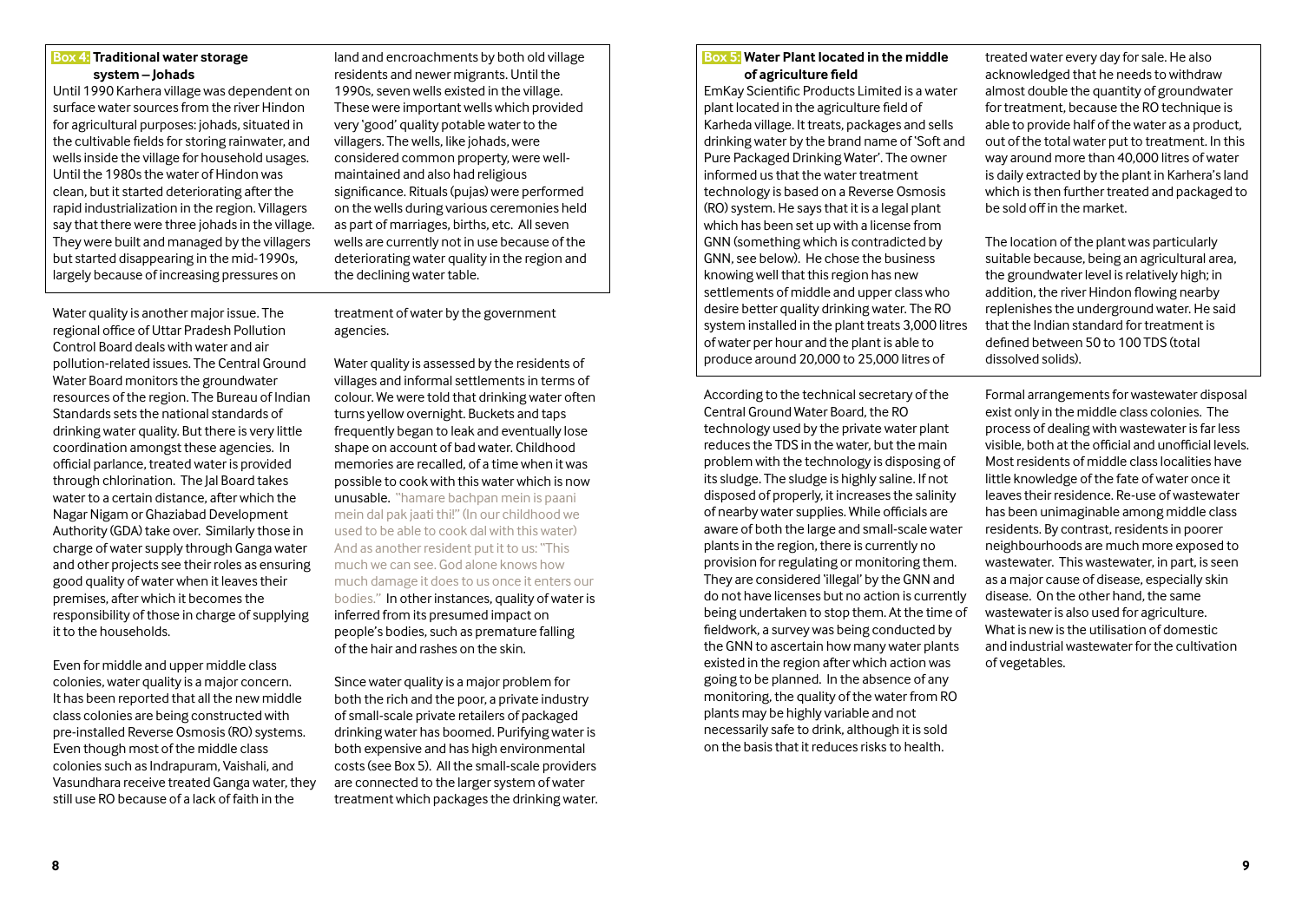#### **Box 6: Wastewater scenario in a poor neighbourhood Example 1**

In Arthala, which is a mix of formal and informal settlements, despite residents' long-standing requests and articulations at various levels, the government has never provided the settlements with any kind of underground sewage system. All the localities have an open drainage system for disposing of the waste, both liquid as well as solid. These networks of small drains do not connect to any large systematic network of waste disposal but empty into a large pond of accumulated filth and dirt behind the Arthala village boundary. Ironically, this large sewerage pond has been developed by the GDA to build an 'aqua' entertainment space called the Indira Priyadarshini Park. Boat rides and picnics take place on the filth of the wastewater.



Domestic waste water reuse for irrigation

The discharge of industrial wastewater is similar to that of domestic wastewater: that is to say, water is let out in drains where available; where such drains are not to be found, it is simply discharged outside. The signs of industry's contribution to water pollution are evident all around Ghaziabad.



Indira Priyadarshini Park

#### **Example 2**

Villagers in Karheda, an old village in the Trans-Hindon region, use domestic wastewater to irrigate their fields. Villagers said that this activity is a part of the long history of the village. The drains running through the interior of the village are highly maintained. The wastewater carried through these drains runs very swiftly across and is well-directed to the fields behind the village. On reaching the boundary of the village, all the drains merge into a main drain which runs from the middle of the cultivable lands. From there, the wastewater from the bigger drain is systematically allowed to reach the farmlands. To manage an equitable distribution of this drain water, the villagers have formulated a daily rotational system, whereby water is discharged to different fields on a regular basis. To allow for this system to work, small inlets are opened and closed to make the distribution of water possible. The system has been made to work in an extremely efficient manner for a long time in this village.

Some industries bore large holes and discharge their wastewater directly into the ground, which contributes to the contamination of the groundwater supply. Others use tankers to have wastewater carted away to destinations unknown. Mutual blame games are common: the pollution control

authorities blame the municipalities for inadequate attention to waste; residents blame industry –" jab se low-grade industry aiyee hai, pollution kiya hai" (ever since low-grade industries have come pollution has increased) - and industrialists blame the government for having provided inadequate drainage facilities on the one hand and irregular electricity supplies on the other, which makes the running of effluent treatment plants (ETPs) a difficult proposition. The talk of a common ETP is very much in the air - there is a proposal of building 3 CETPs in the different areas of Ghaziabad including Tonica City (Loni), Pelukua Textile City and Moussori Ghulauti Industrial Area, although these are likely to be subject to the same difficulties in effective running. Whilst pollution monitoring does take place, resources are limited and the system seems unable to manage, particularly in relation to the numerous, high polluting small scale industries, which may or may not be registered.



Anand Industrial Area - discharging wastewater

# Conclusions and moving forward

Our research has focused on how the official water system in the peri-urban interface in Ghaziabad is shaped – how and why priorities are set, what actions emerge, and what

implications these have, particularly for the poor and marginalized. In an area characterised by increasing air and water pollution due to the relocation of polluting industries from Delhi, water quality has emerged as a major issue.

Whilst some existing initiatives focus on equity of water supply, enormous inequities remain and their causes and implications are still not fully understood. Furthermore, there is little focus in official circles of issues beyond supply – i.e. how water is actually used by poor and marginalised communities, the coping strategies that they develop to deal with essential daily water requirements, and the implications of these. It becomes difficult to address such issues within a formal system where different agencies deal with the various aspects of water management such as access, quality and pollution, with little coordination between them.

In contrast to the formal system, local dwellers do not distinguish between supply and quality issues. Yet bureaucratic and institutional responses separate these critical issues which impact negatively on the lives and livelihoods of the poor and marginalised who bear the costs of polluted water through negative impacts on their health. Residents in so-called unauthorised colonies completely lack any official provision, putting themselves at great risk to meet basic needs - some cross high-speed railway lines to access water and may pay for water with their lives.

Insights from this case study have demonstrated that, in order to move towards more sustainable water management, there is a need to re-conceptualise notions of risk, quality, and waste in dynamic peri-urban localities. It is also important to look at the peri-urban as a process that lies beyond geographical boundaries, and to rethink the concept of regional planning, which has failed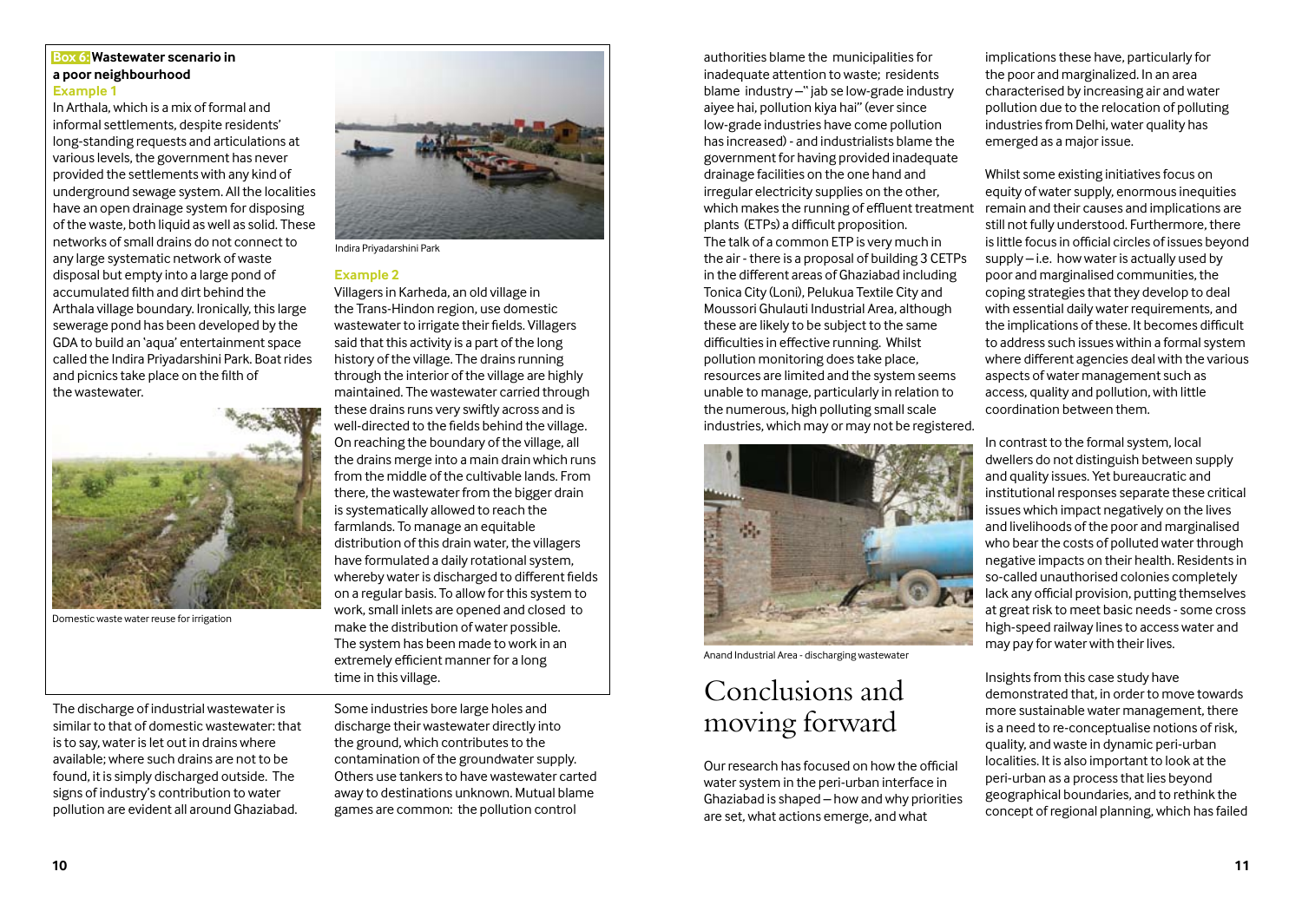to create a harmonious relationship between the city and its peripheries. This needs to be complemented by environmental planning, which keeps the city at its centre, but also looks at the problems faced by core and peripheries at different temporal and spatial scales.

Our work explored ideas around the development of more socially just decisionmaking processes that might provide opportunities for more sustainable peri-urban water management strategies. To this end, decision-making processes need to be opened up. Existing decision-making bodies are closed forums and are framed narrowly. They do not take on board the needs and interests of poor and marginal peri-urban dwellers, or indeed consider ideas for alternative management strategies, and other opportunities that these people may contribute. Therefore, there is a need to democratise the existing forms of decisionmaking so that a range of stakeholders (especially those who lack voice and visibility) can co-frame planning and policy processes in ways that can address environmental integrity and social justice in the context of the peri-urban interface in Delhi, other parts of India and beyond.

The designing of alternative water management approaches will need to recognise potential conflicts between:

- Access and sustainability (e.g. the lining of canals to improve water supply prevents the recharge of aquifers;, ground water extraction in critical ground water areas)
- Justice and illegality (e.g. access to water for the poor is a matter of justice which sometimes demands resorting to illegal means: this contrasts with the narrative of 'the poor stealing water')
- Good governance and social justice; and
- Efficiency and equality (Concern over 'leakage' and government plans to reduce this vs tapping into formal supplies as an essential form of access for poor people)

# **Policy-relevant conclusions:**

- Water scarcity in peri-urban areas is
- usually not absolute or natural. It is largely due to skewed processes of access and distribution. The hidden costs of water access (opportunity, time, access to electricity and storage) need to be recognized in planning and management – water access does not end at the point of supply.
- Informal colonies should not be bypassed for water supply due to their so-called illegal status.
- Environmental and social justice movements/expertise should be brought together to address issues of resource planning in peri-urban situations.
- There is a need to explore more environmentally sustainable and socially equitable alternatives (e.g. rainwater harvesting) to large scale engineering solutions for water provision in peri-urban areas
- Indigenous methods of water management and storage (e.g. johads) could be rejuvenated.
- Agencies need to coordinate water supply and quality concerns. Water quality is often framed in a very technical manner, ignoring the concerns of, and impacts on poor and vulnerable people.
- Wastewater recycling and re-use need to be developed in a way that maximizes benefits and reduces adverse health and other impacts.
- More recognition needs to be given to the diversity of private and informal arrangements around water provision and water treatment. However, the means of effective regulation to ensure safety need to be thoroughly explored.
- Lack of knowledge of on-the-ground realities, in terms of both water access and quality, and actual water use patterns, tend to result in decision-making processes that undermine sustainable approaches to water management. More on-the-ground knowledge is required.
- While invisible/informal/illegal water uses are ignored, important linkages between water, health, agriculture and the environment are also disregarded, This can result in policies that completely fail to address emerging and growing threats to human health (such as through the use of contaminated wastewater).
- Our research suggests that it is not possible to achieve a sustainable water management system without bridging the gap between the dominant and alternative strategies which emerge from insights on the ground. This will involve decisionmaking processes that consider a range of alternative perspectives and potential management scenarios.
- Existing participatory platforms are dominated by the elite and middle class, so there should be additional participatory forums for the poor.
- Where there is already a sense of unity in communities, built up through mobilisation around the issue of water access and wastewater reuse, this should be recognised by involving the people in the process of implementation and maintenance of any water supply and wastewater related project in the peri-urban locality.

#### **References**

Ghaziabad Development Authority. (2006) Ghaziabad Master Plan 2021, Government of Uttar Pradesh, Ghaziabad

Marshall, F., Waldman, L., MacGregor, H., Mehta, L. and Randhawa, P. (2009) On the Edge of Sustainability: Perspectives on Peri-urban Dynamics, STEPS Working Paper 35, Brighton: STEPS Centre

Mehta, L., Marshall, F., Movik, S., Stirling, A., Shah, E., Smith, A. and Thompson, J. (2007) Liquid Dynamics: challenges for sustainability in water and sanitation, STEPS Working Paper 6, Brighton: STEPS Centre

Sharan, A., Alankar. Prasad, B. (2010) Peri-urban Sustainability: A Case Study of Ghaziabad's Trans-Hindon Area, Unpublished STEPS Peri-urban Project Report, Sarai, New Delhi

Sharan, A. (2009) Peri-Urban Sustainability: Of Water and Other Flows in and around Delhi, Unpublished STEPS Peri-urban Project Report, Sarai, New Delhi

Thapa, S., Marshall, F. and Stagl, S. (2010) Understanding Peri-urban Sustainability: The Role of the Resilience Approach, STEPS Working Paper 38, Brighton: STEPS Centre

UNFPA (2007) State of World Population, 2007: Unleashing the Potential of Urban Growth, United Nations Population Fund, available at www.unfpa.org/swp/2007/ presskit/pdf/sowp2007\_eng.pdf, accessed 01 September 2009

# **Further reading**

STEPS Centre: Peri-urban project http://www.steps-centre.org/ourresearch/ urbanisation,%20asia.html

Peri-urban sustainability http://periurbansustainability.org/ A web-based platform, provided by the STEPS Centre, for debate about sustainability and the peri-urban, bringing together academic literature from many disciplines, with non-academic material, films and other media, and links to relevant organisations throughout the world.